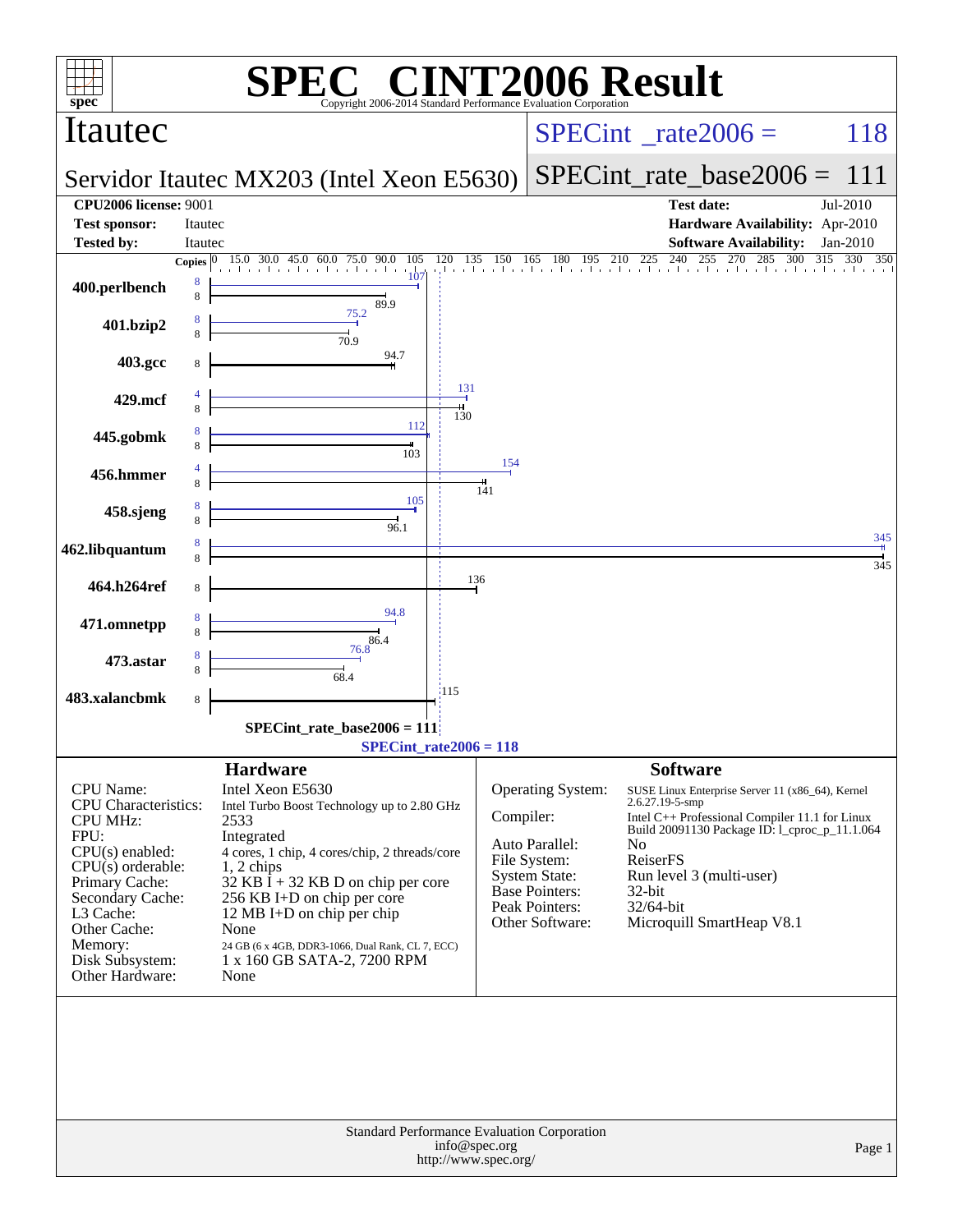

#### Itautec

#### SPECint rate $2006 = 118$

#### Servidor Itautec MX203 (Intel Xeon E5630)

**[CPU2006 license:](http://www.spec.org/auto/cpu2006/Docs/result-fields.html#CPU2006license)** 9001 **[Test date:](http://www.spec.org/auto/cpu2006/Docs/result-fields.html#Testdate)** Jul-2010 **[Test sponsor:](http://www.spec.org/auto/cpu2006/Docs/result-fields.html#Testsponsor)** Itautec **[Hardware Availability:](http://www.spec.org/auto/cpu2006/Docs/result-fields.html#HardwareAvailability)** Apr-2010 **[Tested by:](http://www.spec.org/auto/cpu2006/Docs/result-fields.html#Testedby)** Itautec **[Software Availability:](http://www.spec.org/auto/cpu2006/Docs/result-fields.html#SoftwareAvailability)** Jan-2010

[SPECint\\_rate\\_base2006 =](http://www.spec.org/auto/cpu2006/Docs/result-fields.html#SPECintratebase2006) 111

#### **[Results Table](http://www.spec.org/auto/cpu2006/Docs/result-fields.html#ResultsTable)**

|                  | <b>Base</b>   |                |       |                |       |                |       | <b>Peak</b>   |                |              |                                                                                                          |              |                |              |
|------------------|---------------|----------------|-------|----------------|-------|----------------|-------|---------------|----------------|--------------|----------------------------------------------------------------------------------------------------------|--------------|----------------|--------------|
| <b>Benchmark</b> | <b>Copies</b> | <b>Seconds</b> | Ratio | <b>Seconds</b> | Ratio | <b>Seconds</b> | Ratio | <b>Copies</b> | <b>Seconds</b> | <b>Ratio</b> | <b>Seconds</b>                                                                                           | <b>Ratio</b> | <b>Seconds</b> | <b>Ratio</b> |
| 400.perlbench    |               | 869            | 89.9  | 869            | 89.9  | 869            | 89.9  |               | 732            | 107          | 733                                                                                                      | 107          | 736            | 106          |
| 401.bzip2        |               | 1089           | 70.9  | 1091           | 70.8  | 1089           | 70.9  |               | 1027           | 75.2         | 1024                                                                                                     | 75.4         | 1028           | 75.1         |
| $403.\text{gcc}$ |               | 694            | 92.7  | 680            | 94.7  | 680            | 94.7  |               | 694            | 92.7         | 680                                                                                                      | 94.7         | 680            | 94.7         |
| $429$ .mcf       |               | 571            | 128   | 563            | 130   | 562            | 130   |               | 277            | 132          | 278                                                                                                      | 131          | 278            | 131          |
| $445$ .gobmk     |               | 818            | 103   | 809            | 104   | 814            | 103   |               | 747            | 112          | 748                                                                                                      | 112          | 753            | 111          |
| 456.hmmer        |               | 529            | 141   | 535            | 140   | 529            | 141   |               | 242            | 154          | 242                                                                                                      | 154          | 242            | 154          |
| $458$ .sjeng     |               | 1009           | 95.9  | 1007           | 96.1  | 1007           | 96.1  | 8             | 924            | 105          | 920                                                                                                      | 105          | 921            | 105          |
| 462.libquantum   |               | 481            | 345   | 480            | 345   | 481            | 345   |               | 479            | 346          | 480                                                                                                      | 345          | 481            | 344          |
| 464.h264ref      |               | 1297           | 136   | 1296           | 137   | 1302           | 136   |               | 1297           | 136          | 1296                                                                                                     | 137          | 1302           | 136          |
| 471.omnetpp      |               | 578            | 86.4  | 579            | 86.4  | 580            | 86.2  |               | 528            | 94.7         | 528                                                                                                      | 94.8         | 528            | 94.8         |
| $473$ . astar    |               | 821            | 68.4  | 820            | 68.5  | 821            | 68.4  |               | 731            | 76.8         | 731                                                                                                      | 76.8         | 731            | 76.9         |
| 483.xalancbmk    |               | 480            | 115   | 480            | 115   | 480            | 115   | 8             | 480            | 115          | 480                                                                                                      | 115          | 480            | 115          |
|                  |               |                |       |                |       |                |       |               |                |              | Results appear in the order in which they were run. Bold underlined text indicates a median measurement. |              |                |              |

#### **[Submit Notes](http://www.spec.org/auto/cpu2006/Docs/result-fields.html#SubmitNotes)**

The config file option 'submit' was used. numactl was used to bind copies to the cores

#### **[Operating System Notes](http://www.spec.org/auto/cpu2006/Docs/result-fields.html#OperatingSystemNotes)**

'ulimit -s unlimited' was used to set the stacksize to unlimited prior to run.

#### **[General Notes](http://www.spec.org/auto/cpu2006/Docs/result-fields.html#GeneralNotes)**

This result was measured on the Servidor Itautec MX223. The Servidor Itautec MX223 and the Servidor Itautec MX203 are electronically equivalent.

## **[Base Compiler Invocation](http://www.spec.org/auto/cpu2006/Docs/result-fields.html#BaseCompilerInvocation)**

[C benchmarks](http://www.spec.org/auto/cpu2006/Docs/result-fields.html#Cbenchmarks): [icc -m32](http://www.spec.org/cpu2006/results/res2010q3/cpu2006-20100715-12413.flags.html#user_CCbase_intel_icc_32bit_5ff4a39e364c98233615fdd38438c6f2)

[C++ benchmarks:](http://www.spec.org/auto/cpu2006/Docs/result-fields.html#CXXbenchmarks) [icpc -m32](http://www.spec.org/cpu2006/results/res2010q3/cpu2006-20100715-12413.flags.html#user_CXXbase_intel_icpc_32bit_4e5a5ef1a53fd332b3c49e69c3330699)

> Standard Performance Evaluation Corporation [info@spec.org](mailto:info@spec.org) <http://www.spec.org/>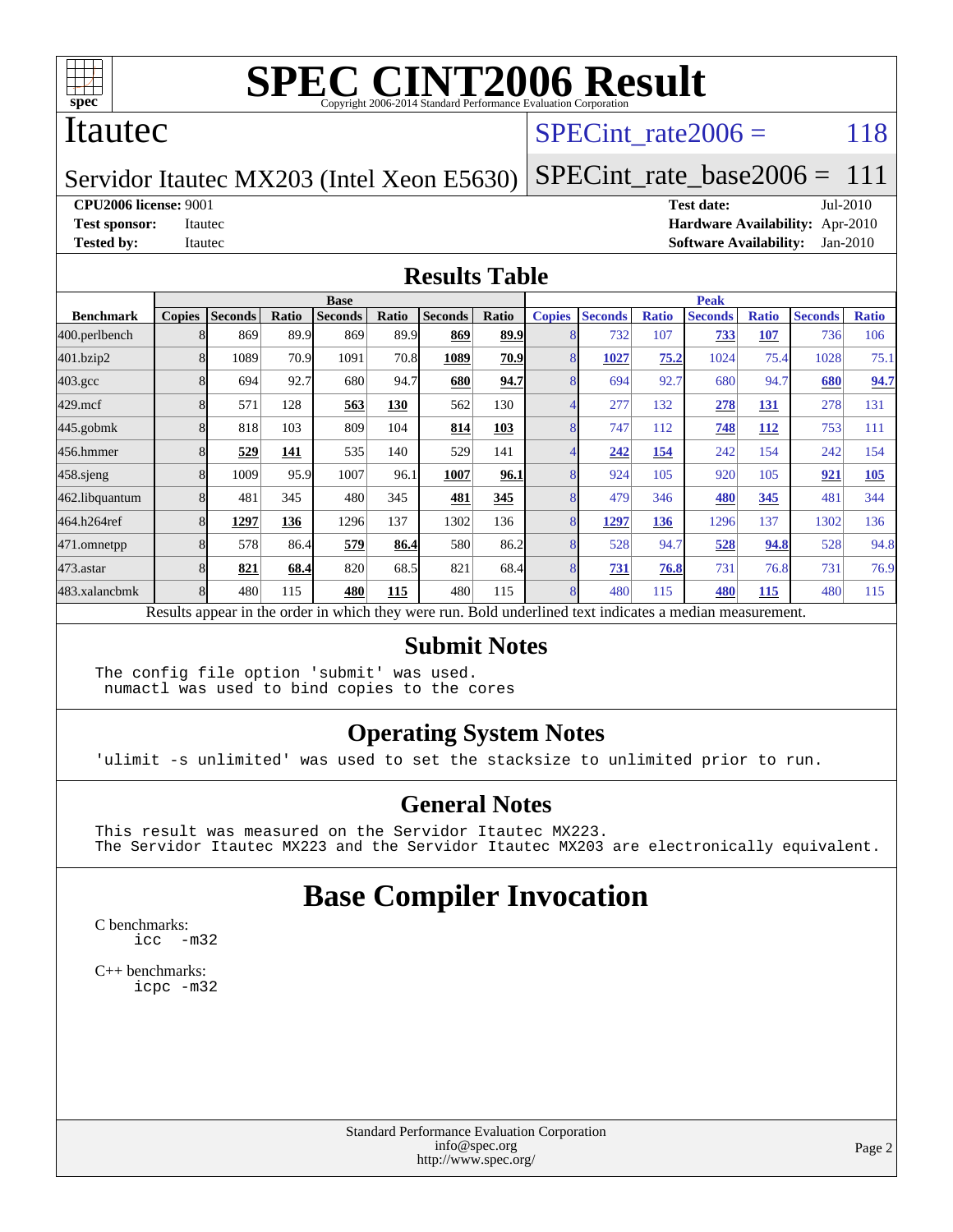

#### Itautec

SPECint rate $2006 = 118$ 

Servidor Itautec MX203 (Intel Xeon E5630) [SPECint\\_rate\\_base2006 =](http://www.spec.org/auto/cpu2006/Docs/result-fields.html#SPECintratebase2006)  $111$ 

**[CPU2006 license:](http://www.spec.org/auto/cpu2006/Docs/result-fields.html#CPU2006license)** 9001 **[Test date:](http://www.spec.org/auto/cpu2006/Docs/result-fields.html#Testdate)** Jul-2010 **[Test sponsor:](http://www.spec.org/auto/cpu2006/Docs/result-fields.html#Testsponsor)** Itautec **[Hardware Availability:](http://www.spec.org/auto/cpu2006/Docs/result-fields.html#HardwareAvailability)** Apr-2010 **[Tested by:](http://www.spec.org/auto/cpu2006/Docs/result-fields.html#Testedby)** Itautec **[Software Availability:](http://www.spec.org/auto/cpu2006/Docs/result-fields.html#SoftwareAvailability)** Jan-2010

### **[Base Portability Flags](http://www.spec.org/auto/cpu2006/Docs/result-fields.html#BasePortabilityFlags)**

 400.perlbench: [-DSPEC\\_CPU\\_LINUX\\_IA32](http://www.spec.org/cpu2006/results/res2010q3/cpu2006-20100715-12413.flags.html#b400.perlbench_baseCPORTABILITY_DSPEC_CPU_LINUX_IA32) 462.libquantum: [-DSPEC\\_CPU\\_LINUX](http://www.spec.org/cpu2006/results/res2010q3/cpu2006-20100715-12413.flags.html#b462.libquantum_baseCPORTABILITY_DSPEC_CPU_LINUX) 483.xalancbmk: [-DSPEC\\_CPU\\_LINUX](http://www.spec.org/cpu2006/results/res2010q3/cpu2006-20100715-12413.flags.html#b483.xalancbmk_baseCXXPORTABILITY_DSPEC_CPU_LINUX)

**[Base Optimization Flags](http://www.spec.org/auto/cpu2006/Docs/result-fields.html#BaseOptimizationFlags)**

[C benchmarks](http://www.spec.org/auto/cpu2006/Docs/result-fields.html#Cbenchmarks):

[-xSSE4.2](http://www.spec.org/cpu2006/results/res2010q3/cpu2006-20100715-12413.flags.html#user_CCbase_f-xSSE42_f91528193cf0b216347adb8b939d4107) [-ipo](http://www.spec.org/cpu2006/results/res2010q3/cpu2006-20100715-12413.flags.html#user_CCbase_f-ipo) [-O3](http://www.spec.org/cpu2006/results/res2010q3/cpu2006-20100715-12413.flags.html#user_CCbase_f-O3) [-no-prec-div](http://www.spec.org/cpu2006/results/res2010q3/cpu2006-20100715-12413.flags.html#user_CCbase_f-no-prec-div) [-static](http://www.spec.org/cpu2006/results/res2010q3/cpu2006-20100715-12413.flags.html#user_CCbase_f-static) [-opt-prefetch](http://www.spec.org/cpu2006/results/res2010q3/cpu2006-20100715-12413.flags.html#user_CCbase_f-opt-prefetch)

[C++ benchmarks:](http://www.spec.org/auto/cpu2006/Docs/result-fields.html#CXXbenchmarks)

[-xSSE4.2](http://www.spec.org/cpu2006/results/res2010q3/cpu2006-20100715-12413.flags.html#user_CXXbase_f-xSSE42_f91528193cf0b216347adb8b939d4107) [-ipo](http://www.spec.org/cpu2006/results/res2010q3/cpu2006-20100715-12413.flags.html#user_CXXbase_f-ipo) [-O3](http://www.spec.org/cpu2006/results/res2010q3/cpu2006-20100715-12413.flags.html#user_CXXbase_f-O3) [-no-prec-div](http://www.spec.org/cpu2006/results/res2010q3/cpu2006-20100715-12413.flags.html#user_CXXbase_f-no-prec-div) [-opt-prefetch](http://www.spec.org/cpu2006/results/res2010q3/cpu2006-20100715-12413.flags.html#user_CXXbase_f-opt-prefetch) [-Wl,-z,muldefs](http://www.spec.org/cpu2006/results/res2010q3/cpu2006-20100715-12413.flags.html#user_CXXbase_link_force_multiple1_74079c344b956b9658436fd1b6dd3a8a) [-L/home/richard/sh/SmartHeap\\_8.1/lib -lsmartheap](http://www.spec.org/cpu2006/results/res2010q3/cpu2006-20100715-12413.flags.html#user_CXXbase_SmartHeap_ca89174614665f48817f3d388ddc383c)

## **[Base Other Flags](http://www.spec.org/auto/cpu2006/Docs/result-fields.html#BaseOtherFlags)**

[C benchmarks](http://www.spec.org/auto/cpu2006/Docs/result-fields.html#Cbenchmarks):

403.gcc: [-Dalloca=\\_alloca](http://www.spec.org/cpu2006/results/res2010q3/cpu2006-20100715-12413.flags.html#b403.gcc_baseEXTRA_CFLAGS_Dalloca_be3056838c12de2578596ca5467af7f3)

## **[Peak Compiler Invocation](http://www.spec.org/auto/cpu2006/Docs/result-fields.html#PeakCompilerInvocation)**

[C benchmarks \(except as noted below\)](http://www.spec.org/auto/cpu2006/Docs/result-fields.html#Cbenchmarksexceptasnotedbelow):

[icc -m32](http://www.spec.org/cpu2006/results/res2010q3/cpu2006-20100715-12413.flags.html#user_CCpeak_intel_icc_32bit_5ff4a39e364c98233615fdd38438c6f2)

401.bzip2: [icc -m64](http://www.spec.org/cpu2006/results/res2010q3/cpu2006-20100715-12413.flags.html#user_peakCCLD401_bzip2_intel_icc_64bit_bda6cc9af1fdbb0edc3795bac97ada53)

456.hmmer: [icc -m64](http://www.spec.org/cpu2006/results/res2010q3/cpu2006-20100715-12413.flags.html#user_peakCCLD456_hmmer_intel_icc_64bit_bda6cc9af1fdbb0edc3795bac97ada53)

458.sjeng: [icc -m64](http://www.spec.org/cpu2006/results/res2010q3/cpu2006-20100715-12413.flags.html#user_peakCCLD458_sjeng_intel_icc_64bit_bda6cc9af1fdbb0edc3795bac97ada53)

462.libquantum: [icc -m64](http://www.spec.org/cpu2006/results/res2010q3/cpu2006-20100715-12413.flags.html#user_peakCCLD462_libquantum_intel_icc_64bit_bda6cc9af1fdbb0edc3795bac97ada53)

[C++ benchmarks \(except as noted below\):](http://www.spec.org/auto/cpu2006/Docs/result-fields.html#CXXbenchmarksexceptasnotedbelow) [icpc -m32](http://www.spec.org/cpu2006/results/res2010q3/cpu2006-20100715-12413.flags.html#user_CXXpeak_intel_icpc_32bit_4e5a5ef1a53fd332b3c49e69c3330699)

473.astar: [icpc -m64](http://www.spec.org/cpu2006/results/res2010q3/cpu2006-20100715-12413.flags.html#user_peakCXXLD473_astar_intel_icpc_64bit_fc66a5337ce925472a5c54ad6a0de310)

## **[Peak Portability Flags](http://www.spec.org/auto/cpu2006/Docs/result-fields.html#PeakPortabilityFlags)**

 400.perlbench: [-DSPEC\\_CPU\\_LINUX\\_IA32](http://www.spec.org/cpu2006/results/res2010q3/cpu2006-20100715-12413.flags.html#b400.perlbench_peakCPORTABILITY_DSPEC_CPU_LINUX_IA32) 401.bzip2: [-DSPEC\\_CPU\\_LP64](http://www.spec.org/cpu2006/results/res2010q3/cpu2006-20100715-12413.flags.html#suite_peakCPORTABILITY401_bzip2_DSPEC_CPU_LP64)

Continued on next page

Standard Performance Evaluation Corporation [info@spec.org](mailto:info@spec.org) <http://www.spec.org/>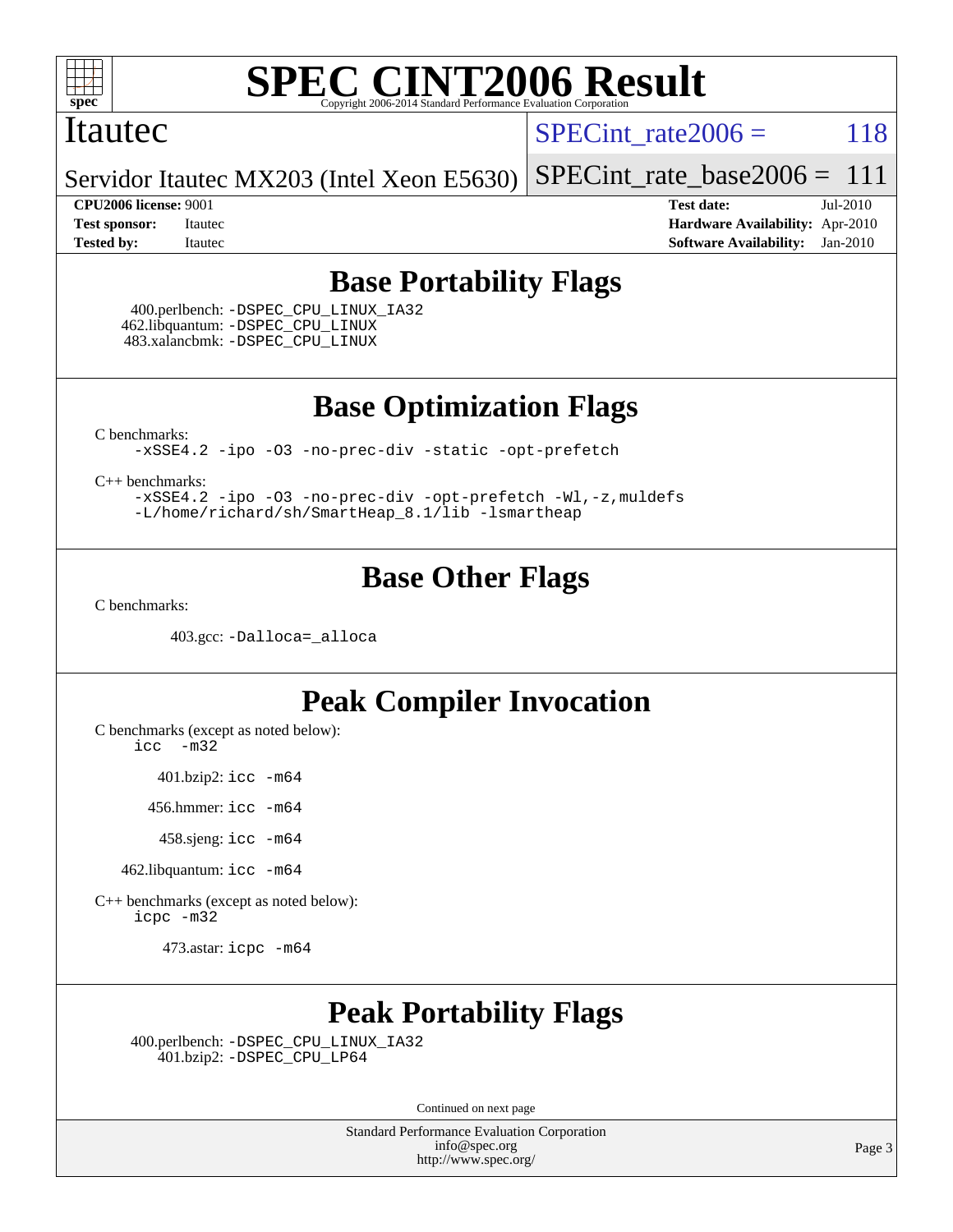

#### Itautec

SPECint rate $2006 = 118$ 

Servidor Itautec MX203 (Intel Xeon E5630)  $SPECTnt$  rate base  $2006 = 111$ 

**[CPU2006 license:](http://www.spec.org/auto/cpu2006/Docs/result-fields.html#CPU2006license)** 9001 **[Test date:](http://www.spec.org/auto/cpu2006/Docs/result-fields.html#Testdate)** Jul-2010 **[Test sponsor:](http://www.spec.org/auto/cpu2006/Docs/result-fields.html#Testsponsor)** Itautec **[Hardware Availability:](http://www.spec.org/auto/cpu2006/Docs/result-fields.html#HardwareAvailability)** Apr-2010 **[Tested by:](http://www.spec.org/auto/cpu2006/Docs/result-fields.html#Testedby)** Itautec **[Software Availability:](http://www.spec.org/auto/cpu2006/Docs/result-fields.html#SoftwareAvailability)** Jan-2010

# **[Peak Portability Flags \(Continued\)](http://www.spec.org/auto/cpu2006/Docs/result-fields.html#PeakPortabilityFlags)**

 456.hmmer: [-DSPEC\\_CPU\\_LP64](http://www.spec.org/cpu2006/results/res2010q3/cpu2006-20100715-12413.flags.html#suite_peakCPORTABILITY456_hmmer_DSPEC_CPU_LP64) 458.sjeng: [-DSPEC\\_CPU\\_LP64](http://www.spec.org/cpu2006/results/res2010q3/cpu2006-20100715-12413.flags.html#suite_peakCPORTABILITY458_sjeng_DSPEC_CPU_LP64) 462.libquantum: [-DSPEC\\_CPU\\_LP64](http://www.spec.org/cpu2006/results/res2010q3/cpu2006-20100715-12413.flags.html#suite_peakCPORTABILITY462_libquantum_DSPEC_CPU_LP64) [-DSPEC\\_CPU\\_LINUX](http://www.spec.org/cpu2006/results/res2010q3/cpu2006-20100715-12413.flags.html#b462.libquantum_peakCPORTABILITY_DSPEC_CPU_LINUX) 473.astar: [-DSPEC\\_CPU\\_LP64](http://www.spec.org/cpu2006/results/res2010q3/cpu2006-20100715-12413.flags.html#suite_peakCXXPORTABILITY473_astar_DSPEC_CPU_LP64) 483.xalancbmk: [-DSPEC\\_CPU\\_LINUX](http://www.spec.org/cpu2006/results/res2010q3/cpu2006-20100715-12413.flags.html#b483.xalancbmk_peakCXXPORTABILITY_DSPEC_CPU_LINUX)

# **[Peak Optimization Flags](http://www.spec.org/auto/cpu2006/Docs/result-fields.html#PeakOptimizationFlags)**

[C benchmarks](http://www.spec.org/auto/cpu2006/Docs/result-fields.html#Cbenchmarks):

Standard Performance Evaluation Corporation [info@spec.org](mailto:info@spec.org) 400.perlbench: [-xSSE4.2](http://www.spec.org/cpu2006/results/res2010q3/cpu2006-20100715-12413.flags.html#user_peakPASS2_CFLAGSPASS2_LDCFLAGS400_perlbench_f-xSSE42_f91528193cf0b216347adb8b939d4107)(pass 2) [-prof-gen](http://www.spec.org/cpu2006/results/res2010q3/cpu2006-20100715-12413.flags.html#user_peakPASS1_CFLAGSPASS1_LDCFLAGS400_perlbench_prof_gen_e43856698f6ca7b7e442dfd80e94a8fc)(pass 1) [-ipo](http://www.spec.org/cpu2006/results/res2010q3/cpu2006-20100715-12413.flags.html#user_peakPASS2_CFLAGSPASS2_LDCFLAGS400_perlbench_f-ipo)(pass 2)  $-03$ (pass 2)  $-$ no-prec-div(pass 2)  $-$ static(pass 2) [-prof-use](http://www.spec.org/cpu2006/results/res2010q3/cpu2006-20100715-12413.flags.html#user_peakPASS2_CFLAGSPASS2_LDCFLAGS400_perlbench_prof_use_bccf7792157ff70d64e32fe3e1250b55)(pass 2) [-ansi-alias](http://www.spec.org/cpu2006/results/res2010q3/cpu2006-20100715-12413.flags.html#user_peakCOPTIMIZE400_perlbench_f-ansi-alias) 401.bzip2: [-xSSE4.2](http://www.spec.org/cpu2006/results/res2010q3/cpu2006-20100715-12413.flags.html#user_peakPASS2_CFLAGSPASS2_LDCFLAGS401_bzip2_f-xSSE42_f91528193cf0b216347adb8b939d4107)(pass 2) [-prof-gen](http://www.spec.org/cpu2006/results/res2010q3/cpu2006-20100715-12413.flags.html#user_peakPASS1_CFLAGSPASS1_LDCFLAGS401_bzip2_prof_gen_e43856698f6ca7b7e442dfd80e94a8fc)(pass 1) [-ipo](http://www.spec.org/cpu2006/results/res2010q3/cpu2006-20100715-12413.flags.html#user_peakPASS2_CFLAGSPASS2_LDCFLAGS401_bzip2_f-ipo)(pass 2) [-O3](http://www.spec.org/cpu2006/results/res2010q3/cpu2006-20100715-12413.flags.html#user_peakPASS2_CFLAGSPASS2_LDCFLAGS401_bzip2_f-O3)(pass 2) [-no-prec-div](http://www.spec.org/cpu2006/results/res2010q3/cpu2006-20100715-12413.flags.html#user_peakPASS2_CFLAGSPASS2_LDCFLAGS401_bzip2_f-no-prec-div)(pass 2) [-static](http://www.spec.org/cpu2006/results/res2010q3/cpu2006-20100715-12413.flags.html#user_peakPASS2_CFLAGSPASS2_LDCFLAGS401_bzip2_f-static)(pass 2) [-prof-use](http://www.spec.org/cpu2006/results/res2010q3/cpu2006-20100715-12413.flags.html#user_peakPASS2_CFLAGSPASS2_LDCFLAGS401_bzip2_prof_use_bccf7792157ff70d64e32fe3e1250b55)(pass 2) [-opt-prefetch](http://www.spec.org/cpu2006/results/res2010q3/cpu2006-20100715-12413.flags.html#user_peakCOPTIMIZE401_bzip2_f-opt-prefetch) [-ansi-alias](http://www.spec.org/cpu2006/results/res2010q3/cpu2006-20100715-12413.flags.html#user_peakCOPTIMIZE401_bzip2_f-ansi-alias) [-auto-ilp32](http://www.spec.org/cpu2006/results/res2010q3/cpu2006-20100715-12413.flags.html#user_peakCOPTIMIZE401_bzip2_f-auto-ilp32) 403.gcc: basepeak = yes 429.mcf: [-xSSE4.2](http://www.spec.org/cpu2006/results/res2010q3/cpu2006-20100715-12413.flags.html#user_peakCOPTIMIZE429_mcf_f-xSSE42_f91528193cf0b216347adb8b939d4107) [-ipo](http://www.spec.org/cpu2006/results/res2010q3/cpu2006-20100715-12413.flags.html#user_peakCOPTIMIZE429_mcf_f-ipo) [-O3](http://www.spec.org/cpu2006/results/res2010q3/cpu2006-20100715-12413.flags.html#user_peakCOPTIMIZE429_mcf_f-O3) [-no-prec-div](http://www.spec.org/cpu2006/results/res2010q3/cpu2006-20100715-12413.flags.html#user_peakCOPTIMIZE429_mcf_f-no-prec-div) [-static](http://www.spec.org/cpu2006/results/res2010q3/cpu2006-20100715-12413.flags.html#user_peakCOPTIMIZE429_mcf_f-static) [-opt-prefetch](http://www.spec.org/cpu2006/results/res2010q3/cpu2006-20100715-12413.flags.html#user_peakCOPTIMIZE429_mcf_f-opt-prefetch) 445.gobmk: [-xSSE4.2](http://www.spec.org/cpu2006/results/res2010q3/cpu2006-20100715-12413.flags.html#user_peakPASS2_CFLAGSPASS2_LDCFLAGS445_gobmk_f-xSSE42_f91528193cf0b216347adb8b939d4107)(pass 2) [-prof-gen](http://www.spec.org/cpu2006/results/res2010q3/cpu2006-20100715-12413.flags.html#user_peakPASS1_CFLAGSPASS1_LDCFLAGS445_gobmk_prof_gen_e43856698f6ca7b7e442dfd80e94a8fc)(pass 1) [-prof-use](http://www.spec.org/cpu2006/results/res2010q3/cpu2006-20100715-12413.flags.html#user_peakPASS2_CFLAGSPASS2_LDCFLAGS445_gobmk_prof_use_bccf7792157ff70d64e32fe3e1250b55)(pass 2) [-O2](http://www.spec.org/cpu2006/results/res2010q3/cpu2006-20100715-12413.flags.html#user_peakCOPTIMIZE445_gobmk_f-O2) [-ipo](http://www.spec.org/cpu2006/results/res2010q3/cpu2006-20100715-12413.flags.html#user_peakCOPTIMIZE445_gobmk_f-ipo) [-no-prec-div](http://www.spec.org/cpu2006/results/res2010q3/cpu2006-20100715-12413.flags.html#user_peakCOPTIMIZE445_gobmk_f-no-prec-div) [-ansi-alias](http://www.spec.org/cpu2006/results/res2010q3/cpu2006-20100715-12413.flags.html#user_peakCOPTIMIZE445_gobmk_f-ansi-alias) 456.hmmer: [-xSSE4.2](http://www.spec.org/cpu2006/results/res2010q3/cpu2006-20100715-12413.flags.html#user_peakCOPTIMIZE456_hmmer_f-xSSE42_f91528193cf0b216347adb8b939d4107) [-ipo](http://www.spec.org/cpu2006/results/res2010q3/cpu2006-20100715-12413.flags.html#user_peakCOPTIMIZE456_hmmer_f-ipo) [-O3](http://www.spec.org/cpu2006/results/res2010q3/cpu2006-20100715-12413.flags.html#user_peakCOPTIMIZE456_hmmer_f-O3) [-no-prec-div](http://www.spec.org/cpu2006/results/res2010q3/cpu2006-20100715-12413.flags.html#user_peakCOPTIMIZE456_hmmer_f-no-prec-div) [-static](http://www.spec.org/cpu2006/results/res2010q3/cpu2006-20100715-12413.flags.html#user_peakCOPTIMIZE456_hmmer_f-static) [-unroll2](http://www.spec.org/cpu2006/results/res2010q3/cpu2006-20100715-12413.flags.html#user_peakCOPTIMIZE456_hmmer_f-unroll_784dae83bebfb236979b41d2422d7ec2) [-ansi-alias](http://www.spec.org/cpu2006/results/res2010q3/cpu2006-20100715-12413.flags.html#user_peakCOPTIMIZE456_hmmer_f-ansi-alias) [-auto-ilp32](http://www.spec.org/cpu2006/results/res2010q3/cpu2006-20100715-12413.flags.html#user_peakCOPTIMIZE456_hmmer_f-auto-ilp32) 458.sjeng: [-xSSE4.2](http://www.spec.org/cpu2006/results/res2010q3/cpu2006-20100715-12413.flags.html#user_peakPASS2_CFLAGSPASS2_LDCFLAGS458_sjeng_f-xSSE42_f91528193cf0b216347adb8b939d4107)(pass 2) [-prof-gen](http://www.spec.org/cpu2006/results/res2010q3/cpu2006-20100715-12413.flags.html#user_peakPASS1_CFLAGSPASS1_LDCFLAGS458_sjeng_prof_gen_e43856698f6ca7b7e442dfd80e94a8fc)(pass 1) [-ipo](http://www.spec.org/cpu2006/results/res2010q3/cpu2006-20100715-12413.flags.html#user_peakPASS2_CFLAGSPASS2_LDCFLAGS458_sjeng_f-ipo)(pass 2) [-O3](http://www.spec.org/cpu2006/results/res2010q3/cpu2006-20100715-12413.flags.html#user_peakPASS2_CFLAGSPASS2_LDCFLAGS458_sjeng_f-O3)(pass 2) [-no-prec-div](http://www.spec.org/cpu2006/results/res2010q3/cpu2006-20100715-12413.flags.html#user_peakPASS2_CFLAGSPASS2_LDCFLAGS458_sjeng_f-no-prec-div)(pass 2) [-static](http://www.spec.org/cpu2006/results/res2010q3/cpu2006-20100715-12413.flags.html#user_peakPASS2_CFLAGSPASS2_LDCFLAGS458_sjeng_f-static)(pass 2) [-prof-use](http://www.spec.org/cpu2006/results/res2010q3/cpu2006-20100715-12413.flags.html#user_peakPASS2_CFLAGSPASS2_LDCFLAGS458_sjeng_prof_use_bccf7792157ff70d64e32fe3e1250b55)(pass 2) [-unroll4](http://www.spec.org/cpu2006/results/res2010q3/cpu2006-20100715-12413.flags.html#user_peakCOPTIMIZE458_sjeng_f-unroll_4e5e4ed65b7fd20bdcd365bec371b81f) [-auto-ilp32](http://www.spec.org/cpu2006/results/res2010q3/cpu2006-20100715-12413.flags.html#user_peakCOPTIMIZE458_sjeng_f-auto-ilp32) 462.libquantum: [-xSSE4.2](http://www.spec.org/cpu2006/results/res2010q3/cpu2006-20100715-12413.flags.html#user_peakCOPTIMIZE462_libquantum_f-xSSE42_f91528193cf0b216347adb8b939d4107) [-ipo](http://www.spec.org/cpu2006/results/res2010q3/cpu2006-20100715-12413.flags.html#user_peakCOPTIMIZE462_libquantum_f-ipo) [-O3](http://www.spec.org/cpu2006/results/res2010q3/cpu2006-20100715-12413.flags.html#user_peakCOPTIMIZE462_libquantum_f-O3) [-no-prec-div](http://www.spec.org/cpu2006/results/res2010q3/cpu2006-20100715-12413.flags.html#user_peakCOPTIMIZE462_libquantum_f-no-prec-div) [-static](http://www.spec.org/cpu2006/results/res2010q3/cpu2006-20100715-12413.flags.html#user_peakCOPTIMIZE462_libquantum_f-static) [-auto-ilp32](http://www.spec.org/cpu2006/results/res2010q3/cpu2006-20100715-12413.flags.html#user_peakCOPTIMIZE462_libquantum_f-auto-ilp32) [-opt-prefetch](http://www.spec.org/cpu2006/results/res2010q3/cpu2006-20100715-12413.flags.html#user_peakCOPTIMIZE462_libquantum_f-opt-prefetch)  $464.h264$ ref: basepeak = yes [C++ benchmarks:](http://www.spec.org/auto/cpu2006/Docs/result-fields.html#CXXbenchmarks) 471.omnetpp:  $-xSSE4$ . 2(pass 2)  $-prof-qen(pass 1) -ipo(pass 2)$  $-prof-qen(pass 1) -ipo(pass 2)$  $-prof-qen(pass 1) -ipo(pass 2)$ [-O3](http://www.spec.org/cpu2006/results/res2010q3/cpu2006-20100715-12413.flags.html#user_peakPASS2_CXXFLAGSPASS2_LDCXXFLAGS471_omnetpp_f-O3)(pass 2) [-no-prec-div](http://www.spec.org/cpu2006/results/res2010q3/cpu2006-20100715-12413.flags.html#user_peakPASS2_CXXFLAGSPASS2_LDCXXFLAGS471_omnetpp_f-no-prec-div)(pass 2) [-prof-use](http://www.spec.org/cpu2006/results/res2010q3/cpu2006-20100715-12413.flags.html#user_peakPASS2_CXXFLAGSPASS2_LDCXXFLAGS471_omnetpp_prof_use_bccf7792157ff70d64e32fe3e1250b55)(pass 2) [-ansi-alias](http://www.spec.org/cpu2006/results/res2010q3/cpu2006-20100715-12413.flags.html#user_peakCXXOPTIMIZE471_omnetpp_f-ansi-alias) [-opt-ra-region-strategy=block](http://www.spec.org/cpu2006/results/res2010q3/cpu2006-20100715-12413.flags.html#user_peakCXXOPTIMIZE471_omnetpp_f-opt-ra-region-strategy-block_a0a37c372d03933b2a18d4af463c1f69) [-Wl,-z,muldefs](http://www.spec.org/cpu2006/results/res2010q3/cpu2006-20100715-12413.flags.html#user_peakEXTRA_LDFLAGS471_omnetpp_link_force_multiple1_74079c344b956b9658436fd1b6dd3a8a) [-L/home/richard/sh/SmartHeap\\_8.1/lib -lsmartheap](http://www.spec.org/cpu2006/results/res2010q3/cpu2006-20100715-12413.flags.html#user_peakEXTRA_LIBS471_omnetpp_SmartHeap_ca89174614665f48817f3d388ddc383c) 473.astar: [-xSSE4.2](http://www.spec.org/cpu2006/results/res2010q3/cpu2006-20100715-12413.flags.html#user_peakPASS2_CXXFLAGSPASS2_LDCXXFLAGS473_astar_f-xSSE42_f91528193cf0b216347adb8b939d4107)(pass 2) [-prof-gen](http://www.spec.org/cpu2006/results/res2010q3/cpu2006-20100715-12413.flags.html#user_peakPASS1_CXXFLAGSPASS1_LDCXXFLAGS473_astar_prof_gen_e43856698f6ca7b7e442dfd80e94a8fc)(pass 1) [-ipo](http://www.spec.org/cpu2006/results/res2010q3/cpu2006-20100715-12413.flags.html#user_peakPASS2_CXXFLAGSPASS2_LDCXXFLAGS473_astar_f-ipo)(pass 2) [-O3](http://www.spec.org/cpu2006/results/res2010q3/cpu2006-20100715-12413.flags.html#user_peakPASS2_CXXFLAGSPASS2_LDCXXFLAGS473_astar_f-O3)(pass 2) [-no-prec-div](http://www.spec.org/cpu2006/results/res2010q3/cpu2006-20100715-12413.flags.html#user_peakPASS2_CXXFLAGSPASS2_LDCXXFLAGS473_astar_f-no-prec-div)(pass 2) [-prof-use](http://www.spec.org/cpu2006/results/res2010q3/cpu2006-20100715-12413.flags.html#user_peakPASS2_CXXFLAGSPASS2_LDCXXFLAGS473_astar_prof_use_bccf7792157ff70d64e32fe3e1250b55)(pass 2) [-ansi-alias](http://www.spec.org/cpu2006/results/res2010q3/cpu2006-20100715-12413.flags.html#user_peakCXXOPTIMIZE473_astar_f-ansi-alias) [-opt-ra-region-strategy=routine](http://www.spec.org/cpu2006/results/res2010q3/cpu2006-20100715-12413.flags.html#user_peakCXXOPTIMIZE473_astar_f-opt-ra-region-strategy-routine_ba086ea3b1d46a52e1238e2ca173ed44) [-Wl,-z,muldefs](http://www.spec.org/cpu2006/results/res2010q3/cpu2006-20100715-12413.flags.html#user_peakEXTRA_LDFLAGS473_astar_link_force_multiple1_74079c344b956b9658436fd1b6dd3a8a) [-L/home/richard/sh/SmartHeap\\_8/lib -lsmartheap64](http://www.spec.org/cpu2006/results/res2010q3/cpu2006-20100715-12413.flags.html#user_peakEXTRA_LIBS473_astar_SmartHeap64_6dcf82733cc900f52a62ba8d71f5b4d0) Continued on next page

<http://www.spec.org/>